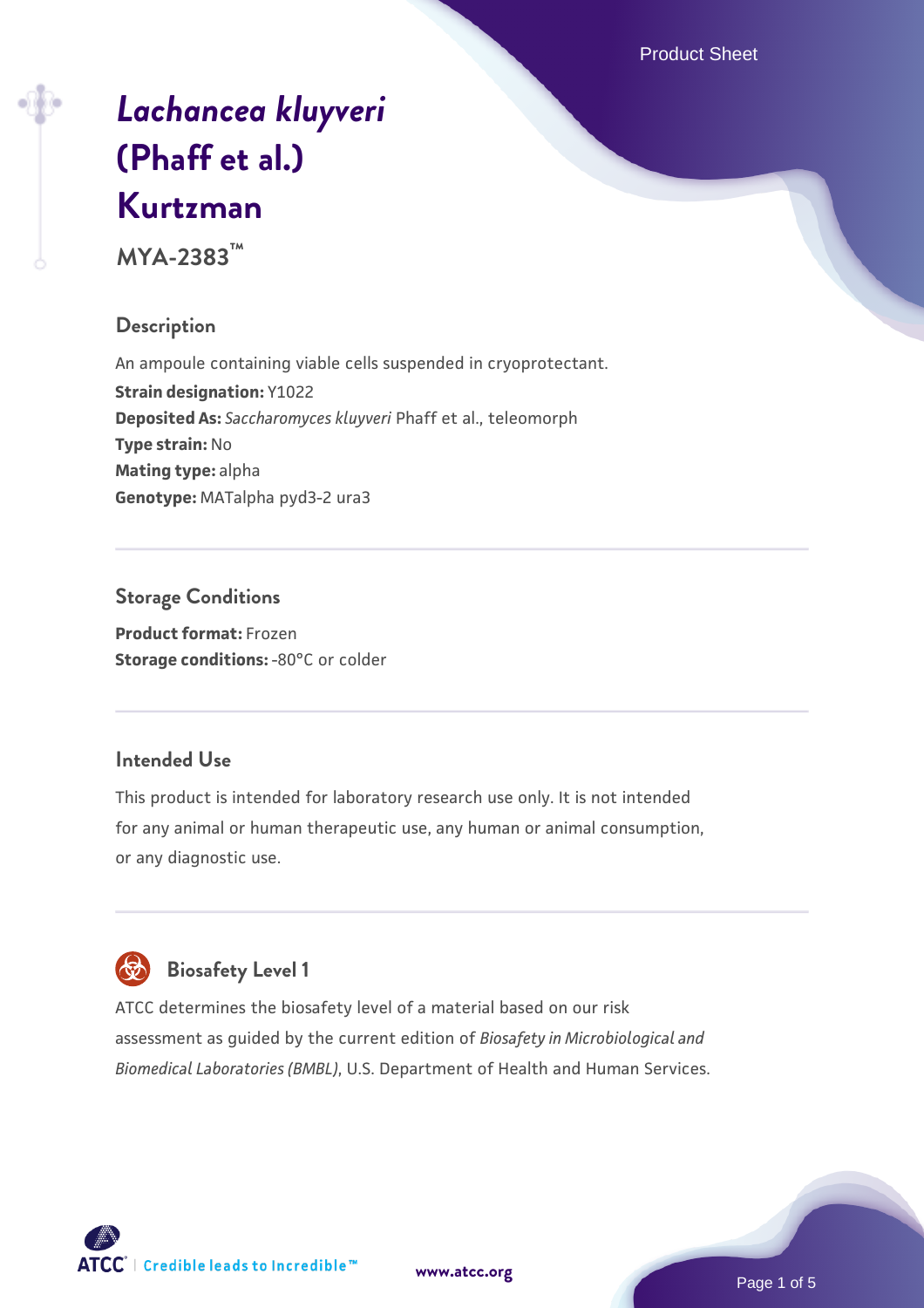#### *[Lachancea kluyveri](https://www.atcc.org/products/mya-2383)* **[\(Phaff et al.\) Kurtzman](https://www.atcc.org/products/mya-2383) Product Sheet Product Sheet Product Sheet MYA-2383**

It is your responsibility to understand the hazards associated with the material per your organization's policies and procedures as well as any other applicable regulations as enforced by your local or national agencies.

ATCC highly recommends that appropriate personal protective equipment is always used when handling vials. For cultures that require storage in liquid nitrogen, it is important to note that some vials may leak when submersed in liquid nitrogen and will slowly fill with liquid nitrogen. Upon thawing, the conversion of the liquid nitrogen back to its gas phase may result in the vial exploding or blowing off its cap with dangerous force creating flying debris. Unless necessary, ATCC recommends that these cultures be stored in the vapor phase of liquid nitrogen rather than submersed in liquid nitrogen.

#### **Certificate of Analysis**

For batch-specific test results, refer to the applicable certificate of analysis that can be found at www.atcc.org.

#### **Growth Conditions**

**Medium:**  [ATCC Medium 1245: YEPD](https://www.atcc.org/-/media/product-assets/documents/microbial-media-formulations/1/2/4/5/atcc-medium-1245.pdf?rev=705ca55d1b6f490a808a965d5c072196) **Temperature:** 25°C

#### **Handling Procedures**

**Frozen ampoules** packed in dry ice should either be thawed immediately or stored in liquid nitrogen. If liquid nitrogen storage facilities are not available,

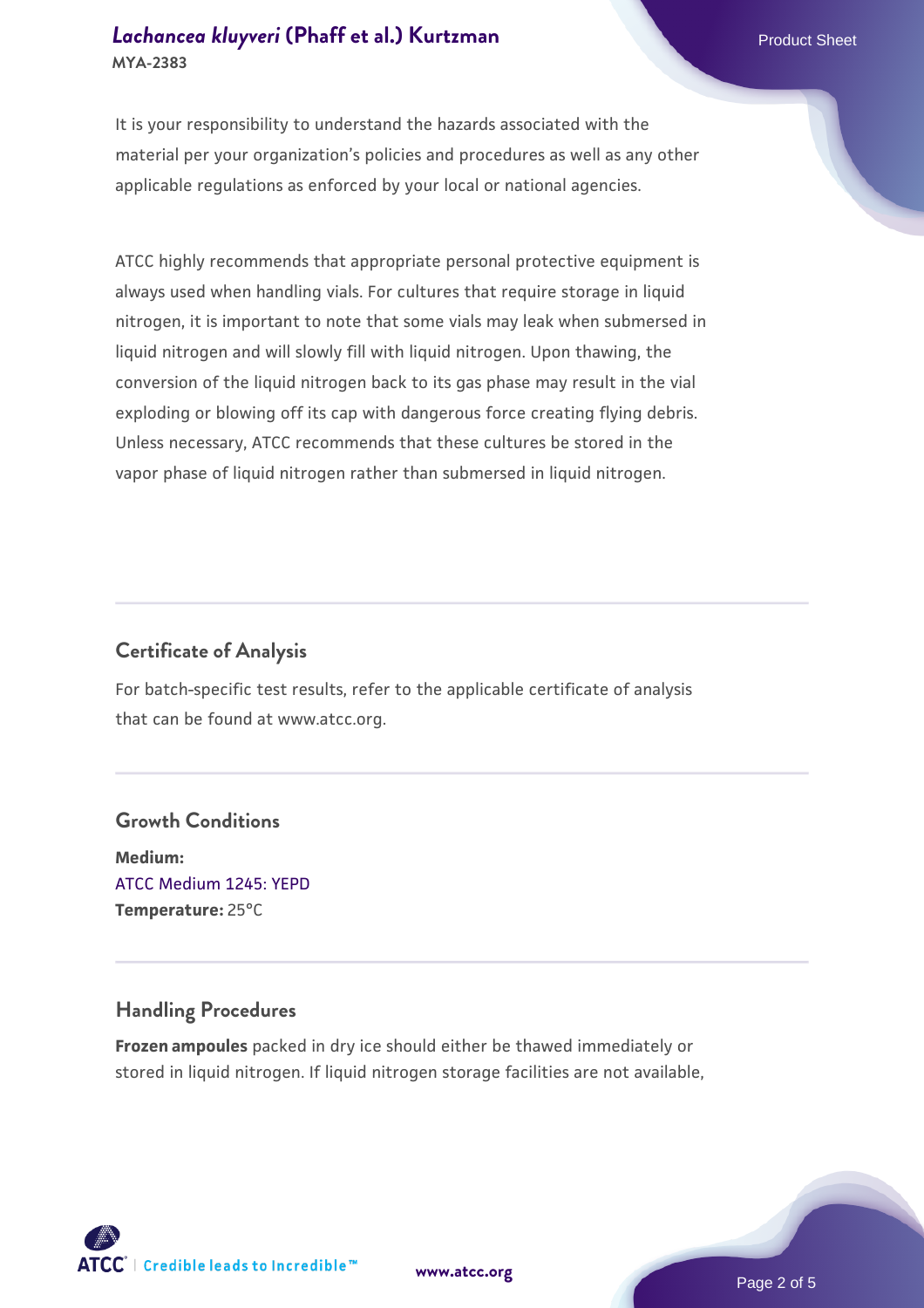frozen ampoules may be stored at or below -70°C for approximately one week. **Do not under any circumstance store frozen ampoules at refrigerator freezer temperatures (generally -20°C)**. Storage of frozen material at this temperature will result in the death of the culture.

- 1. To thaw a frozen ampoule, place in a **25°C to 30°C** water bath, until just thawed **(approximately 5 minutes)**. Immerse the ampoule just sufficient to cover the frozen material. Do not agitate the ampoule.
- 2. Immediately after thawing, wipe down ampoule with 70% ethanol and aseptically transfer at least 50 µL (or 2-3 agar cubes) of the content onto a plate or broth with medium recommended.
- 3. Incubate the inoculum/strain at the temperature and conditions recommended.
- 4. Inspect for growth of the inoculum/strain regularly for up to 4 weeks. The time necessary for significant growth will vary from strain to strain.

#### **Material Citation**

If use of this material results in a scientific publication, please cite the material in the following manner: *Lachancea kluyveri* (Phaff et al.) Kurtzman (ATCC MYA-2383)

#### **References**

References and other information relating to this material are available at www.atcc.org.

#### **Warranty**

The product is provided 'AS IS' and the viability of ATCC<sup>®</sup> products is warranted for 30 days from the date of shipment, provided that the customer has stored and handled the product according to the information included on the product information sheet, website, and Certificate of



**[www.atcc.org](http://www.atcc.org)**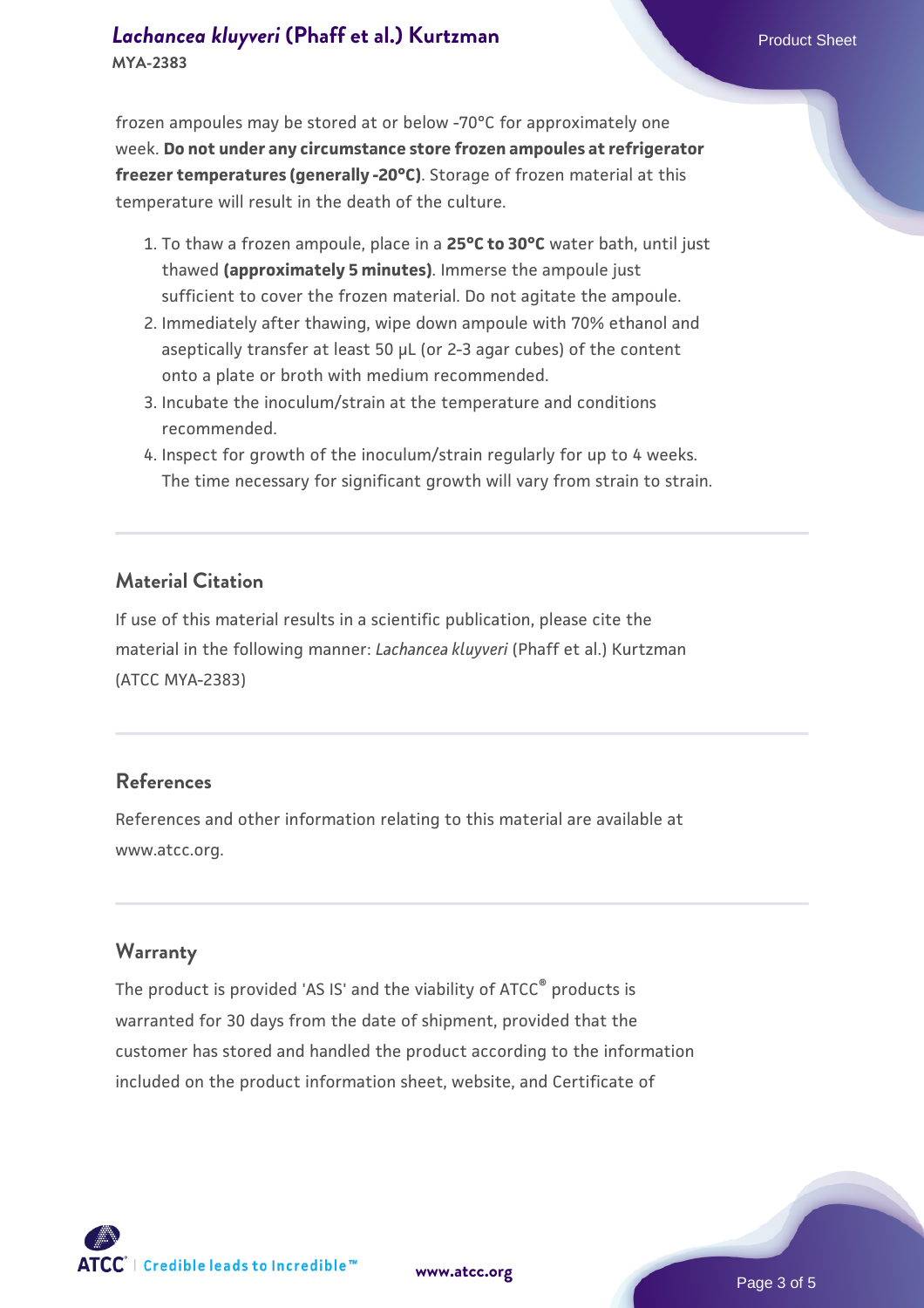Analysis. For living cultures, ATCC lists the media formulation and reagents that have been found to be effective for the product. While other unspecified media and reagents may also produce satisfactory results, a change in the ATCC and/or depositor-recommended protocols may affect the recovery, growth, and/or function of the product. If an alternative medium formulation or reagent is used, the ATCC warranty for viability is no longer valid. Except as expressly set forth herein, no other warranties of any kind are provided, express or implied, including, but not limited to, any implied warranties of merchantability, fitness for a particular purpose, manufacture according to cGMP standards, typicality, safety, accuracy, and/or noninfringement.

#### **Disclaimers**

This product is intended for laboratory research use only. It is not intended for any animal or human therapeutic use, any human or animal consumption, or any diagnostic use. Any proposed commercial use is prohibited without a license from ATCC.

While ATCC uses reasonable efforts to include accurate and up-to-date information on this product sheet, ATCC makes no warranties or representations as to its accuracy. Citations from scientific literature and patents are provided for informational purposes only. ATCC does not warrant that such information has been confirmed to be accurate or complete and the customer bears the sole responsibility of confirming the accuracy and completeness of any such information.

This product is sent on the condition that the customer is responsible for and assumes all risk and responsibility in connection with the receipt, handling, storage, disposal, and use of the ATCC product including without limitation taking all appropriate safety and handling precautions to minimize health or environmental risk. As a condition of receiving the material, the customer agrees that any activity undertaken with the ATCC product and any progeny or modifications will be conducted in compliance with all applicable laws, regulations, and guidelines. This product is provided 'AS IS' with no



**[www.atcc.org](http://www.atcc.org)**

Page 4 of 5